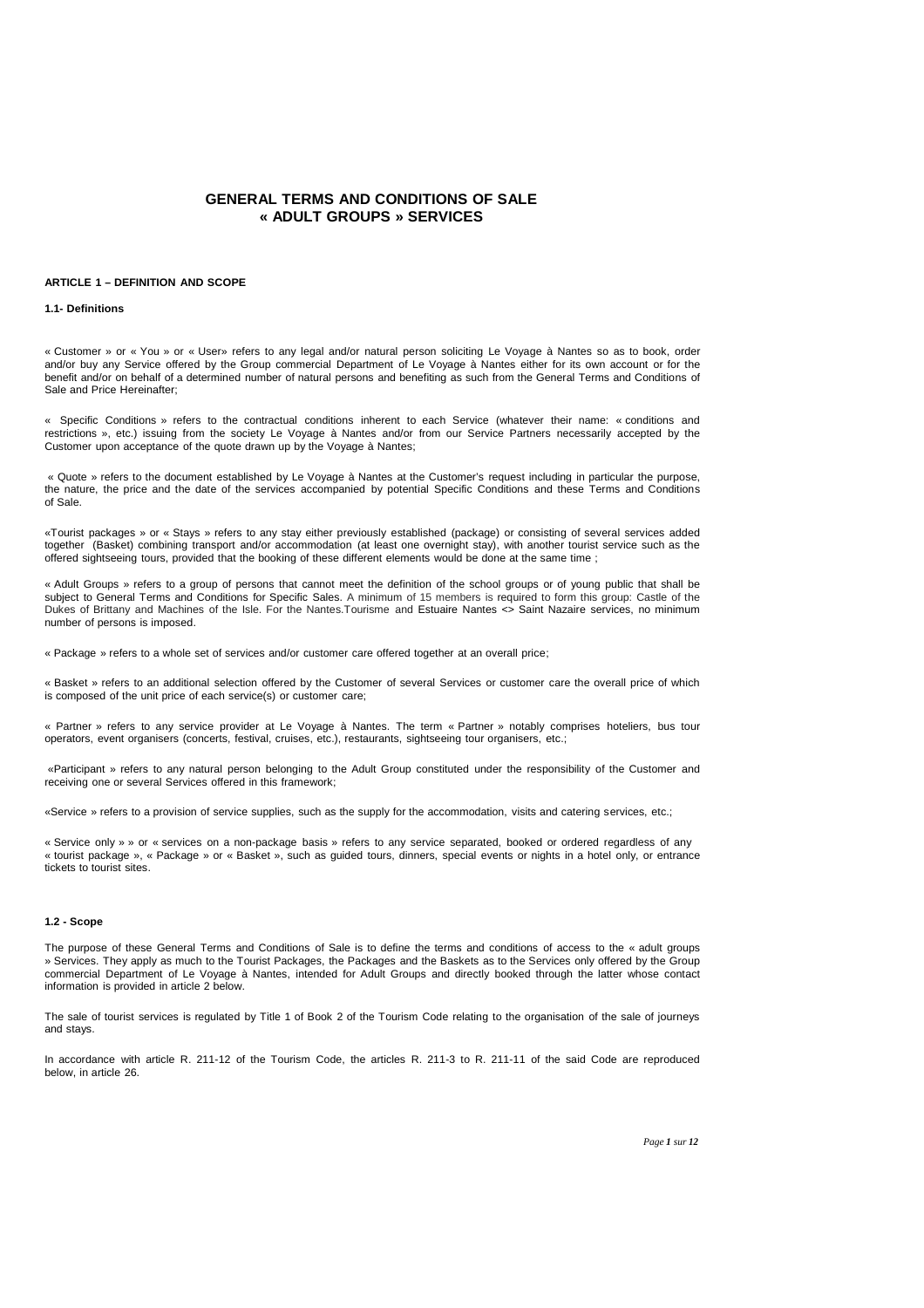These Terms and Conditions of Sale, as well as the Specific Conditions applicable to each Service, apply to any booking made with the Group commercial Department of Le Voyage à Nantes, notably to the marketing of the whole set of Services directly offered by the Group commercial Department of Le Voyage à Nantes, on its own behalf and on behalf of its Partners.

These General Terms and Conditions of Sale are valid *from 29/03/2018*. This edition cancels and replaces all previous versions.

The Customer is invited to carefully read these General Terms and Conditions of Sale,that are provided when the Quote is sent and automatically annexed to the said Quote.

The Customer's subscription to one or several « Adult groups » Services, implies full and whole acceptance of these Terms and Conditions of Sale.

# **ARTICLE 2 - ORGANIZER**

All the Services subject to these General Terms and Conditions are organised by:

**Le Voyage à Nantes** – **Service commercial Groupe** 1 – 3 rue de Crucy – BP 92211 – 44022 Nantes cedex 1 – France Tél. +33 (0) 2 40 20 60 11 / Fax + 33 (0) 2 51 17 48 65 **Email: groupes@nantes-tourisme.com http://www.nantes-tourisme.com/groupes/groupes-2939.html**

SIRET number 482 414 216 00044/APE CODE 9103 Z / INTRA COMMUNITY VAT NUMBER FR 41 482 216 000 44 / IM 044 00025

Social form: publicly owned local corporation

Insurer: HISCOX EUROPE UNDERWRITING LIMITED Company (19 rue Louis Le Grand 75002 Paris), through the company Sarre et Moselle, (17 avenue Poincaré, 57400 Sarrebourg).

Financial guarantee established with the APST (15 avenue Carnot 75017 Paris) according to article L. 211-18 II a) of tourism code

The SPL Le Voyage à Nantes (Le Voyage à Nantes) is registered with travel agencies and tour operators under number IM044110017.

# **ARTICLE 3 – GENERAL INFORMATION**

It is expressly specified that in accordance with the provisions of article L. 211-9 of the Tourism Code that the information contained on our various communication media, notably on our brochures and websites may be subject to change that must be disclosed to the Customer prior to the conclusion of the agreement, it being specified that some shows, attractions, animations, shops, restaurants that are only open during certain seasons and can be closed, modified, delayed or deleted without notice.

Besides, the hotels and the other institutions have been described as accurately as possible. However, due to maintenance work carried out on a regular basis, some equipment or services offered may be temporarily closed, deleted or modified after the publication of our documents.

Le Voyage à Nantes, acting on behalf of its Partners, shall make its best effort to supply photographs and illustrations, which give You an indication of the Services being offered.

The purpose of these photographs and illustrations is to advise You on the category or level of comfort of the services concerned. For

technical reasons, the actual characteristics of the Services may sometimes slightly differ, notably in terms of colour, from the ones visible on the photographs displayed on our website and on our brochures. For more information about the characteristics of these Services, You can contact Le Voyage à Nantes by phone: **+ 33 (0) 2 40 20 60 11** .

It is expressly agreed that, if applicable, the description included in our Websites specifies that some activities offered are not necessarily available outside the tourist season and/or that they depend on the registration of a minimum number of Participants. The information appearing on our brochures can be subject to some modifications that will be made known to the Customer before concluding the agreement.

It is also possible that some activities that are offered and specified on our various communication media may be deleted or cancelled notably due to the unpredictable and insurmountable act of a third party not normally involved in the provision of the services stipulated in the agreement or to any circumstances beyond their control. This risk, beyond the control of Le Voyage à Nantes and of its Partners, forms an integral part of the agreement that You enter into.

*Page 2 sur 12*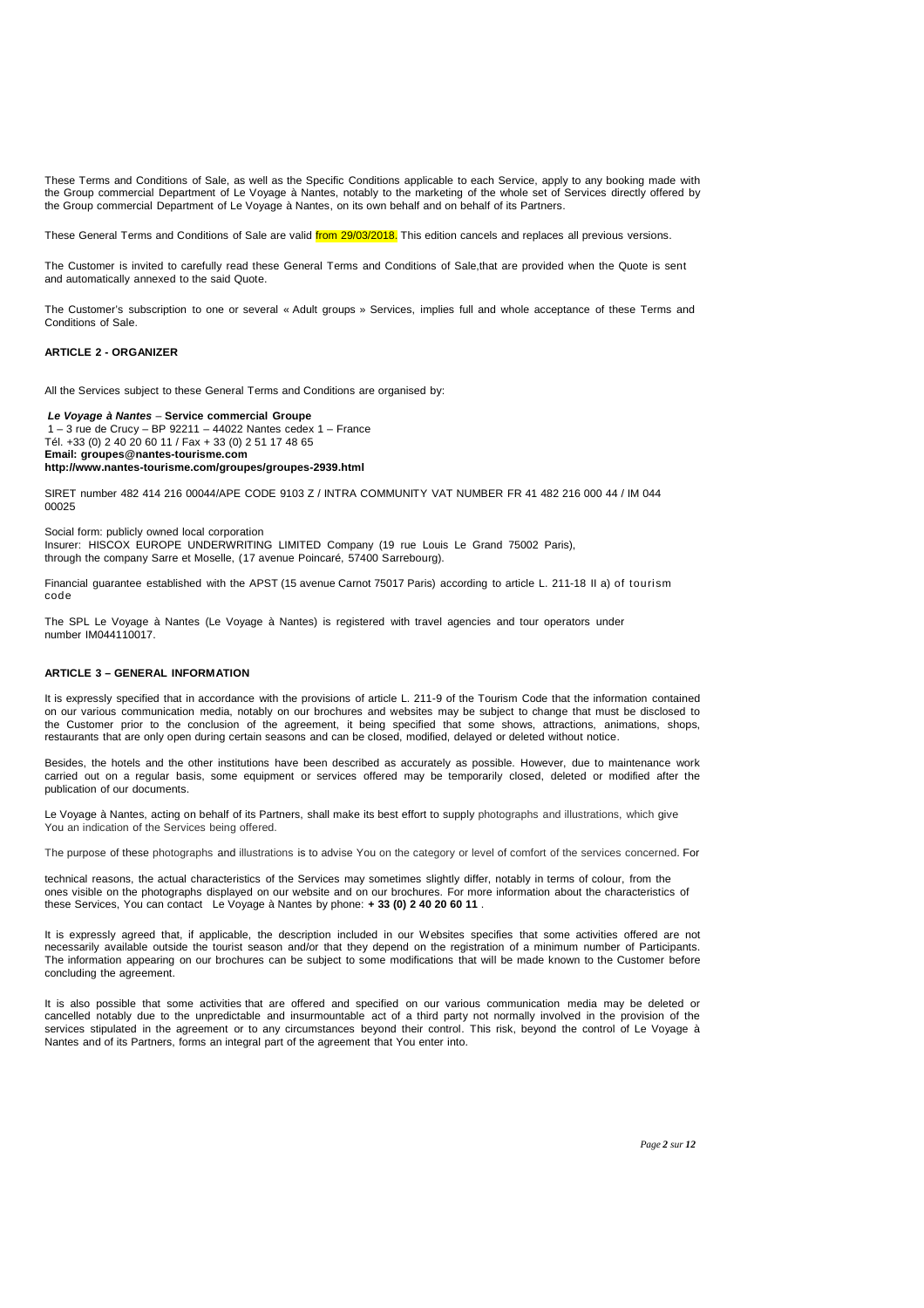#### **ARTICLE 4 – FORMATION OF THE CONTRACT**

The contract, drawn up under the conditions laid down in article 5 below commits the Customer under the General Terms and Conditions specified in these General Conditions of Sale, accessible at any moment notably on the website www.nantestourisme.com the Customer acknowledges being fully aware hereof and accepting these terms.

Besides, it's the responsibility of the Customer to ensure that all the Participants have acquainted with these General Conditions of Sales and to have accepted them.

#### **ARTICLE 5 – QUOTE**

Le Voyage à Nantes shall address the Customer and at his or her request by any means a quote notably including the purpose, nature, price and date of the Services accompanied by potential Specific Conditions, of these Terms and conditions of sale.

The Quote is drawn up according to a minimum number of Participants, to a day of arrival and to the chosen Services. These elements are specified in the Quote and the price is fixed accordingly.

Subject to the following provisions regarding cancellation, the Quote shall become final and commit le Voyage à Nantes only after receipt by le Voyage à Nantes before the date stated on the quote, and unless otherwise specified, before at least 20 days from the first day of performance of the Services:

- Of the aforementioned quote dated and signed, from the moment that no deposit is required (the postmark on the aforementioned quote being proof of sending);
- Of the aforementioned quote dated and signed and receipt of a deposit when this one is required for the Packaged services and for the Baskets (the date payment is received as evidence).

Failing that, the Quote shall become null and void and the Customer shall under no circumstances rely upon the latter. Except for the « Packaged » and « Baskets » services, partial or total payment of the services shall be regarded as a confirmation of the Quotes by the customer as well as the acceptance of the contract and of these Specific Terms of Sale.

Any signed contract shall be addressed to: SPL LE VOYAGE A NANTES / Service commercial Groupes / 1-3 rue Crucy – BP 92211/44022 Nantes Cedex 1.

The terms and conditions of payment of the deposits are specified in the Quote addressed to the Customers

# **ARTICLE 6 – CANCELLATION/MODIFICATION**

All the terms and conditions pertaining to cancellations, potential modification and/or to refund are defined in the Quote, these Terms and Conditions of Sale, and/or in the Specific Conditions for each Service.

# **6.1 - Modification due to the Customer:**

No modification of the Services may be made without the written consent of Le Voyage à Nantes

The requests for any modification of a final Quote shall be submitted in writing to Le Voyage à Nantes and sent by Email/mail/fax. A variation in the number of persons (particularly relating to a decrease) could lead to a price increase fully enforceable against the Customer. The requested changes may be carried out by Le Voyage à Nantes subject to acceptance and feasibility only. By no means, the modifications directly set out by the Customer on a document from Le Voyage à Nantes may not be opposed to Le Voyage à Nantes.

It is specified that Any change in the date of the Holiday, in the type of services or of hotel establishment asked by the Customer constitutes a total cancellation of his/her initial order and subject to the provisions laid down in article 6.2 hereinafter.

In the case le VOYAGE A NANTES is able to make the requested changes, the latter shall send as soon as possible to the Customer an amending quote including, if need be, a request for an additional down payment related to the price increase. The absence of signature of the new Quote and/or of receipt by Le Voyage à Nantes of the said down payment will result in its cancellation due to the Customer and be submitted to the provisions of Article 6.2 below.

# **6.2 - Cancellation due to the Customer:**

Any cancellation even in part shall be notified to the Le Voyage à Nantes by registered letter with an acknowledgement of receipt. The date for acknowledgement by le Voyage à Nantes shall be the date of mailing (as evidenced by the postmark) or the date of receipt of the fax or of the email (date of acknowledgement of receipt)).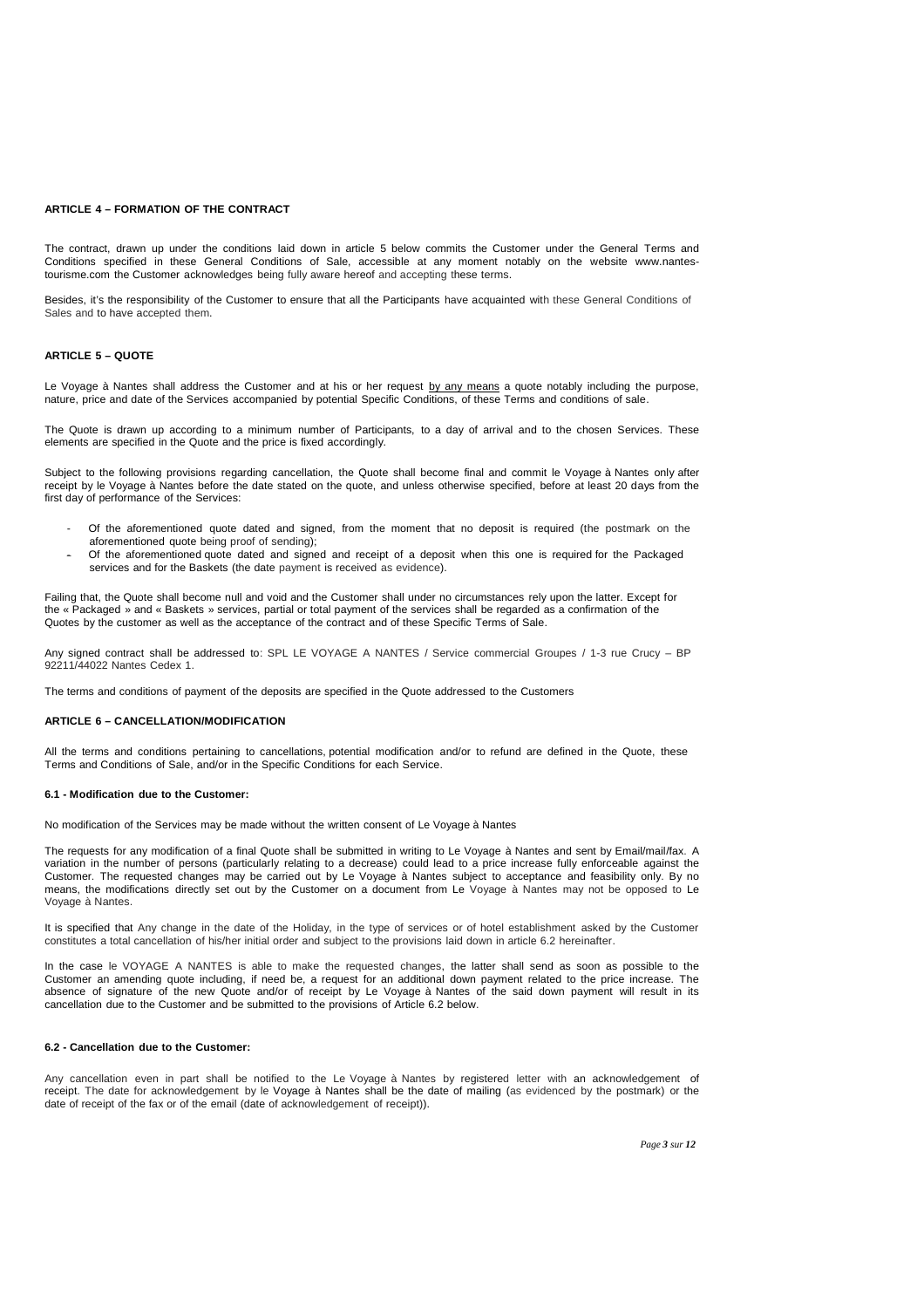In case of a cancellation after the payment of the deposits, unless otherwise specified in the Quote, Le voyage à Nantes will charge the Customer the following penalties

\*(By J, It is understood the first day of performance of the Services):

# **In case of a cancellation in part:**

|             | Up to 3 days before the D-Day    | Less than 3 days before the<br>D-Dav |  |
|-------------|----------------------------------|--------------------------------------|--|
| Group Visit | 0% of the amount of the services | 100% of the amount of the services   |  |
| Group Day   | 0% of the amount of the services | 100% of the amount of the services   |  |

|            | Up to 20 days before the D-Day*  | 19 before days before the D-day to 3 days | Less than 3 days before the D-Day  |
|------------|----------------------------------|-------------------------------------------|------------------------------------|
|            |                                  | before the D- day                         |                                    |
| Group Stay | 0% of the amount of the services | 50% of the amount of the services         | 100% of the amount of the services |

# **In case of a total cancellation :**

### **(Total cancellation (complete group cancellation of the group or a reduction to the number of confirmed attendees resulting in the deletion of a service of tourist guiding)** :

|             | Up to 20 days before the D- Day* | 19 before days before the D-day to 3 days<br>before the D-day | Less than 3 days before the D-Day  |
|-------------|----------------------------------|---------------------------------------------------------------|------------------------------------|
| Group Visit | 0% of the amount of the services | 50% of the amount of the services                             | 100% of the amount of the services |
| Group Day   | 0% of the amount of the services | 50% of the amount of the services                             | 100% of the amount of the services |
| Group Stay  | 0% of the amount of the services | 100% of the amount of the services                            | 100% of the amount of the services |

\* unless otherwise stated in the contract

In any event, the potentially subscribed insurance policies are not refundable in the event of cancellation.

# **6.3 - Modification / Cancellation due to Le Voyage à Nantes:**

## 6.3.1. Modification before departure

In the case where a confirmed file would be modified one of the essential elements by Le Voyage à Nantes, before the beginning of the performance of the services and, at all events, before the customer's departure, notably in a case of force majeure or due to events beyond the direct control of Voyage à Nantes, the Customer shall, within 8 days after being notified in writing by Le Voyage à Nantes:

- Either put an end to his or her booking and terminate the contract: in this case the Customer will obtain, without penalty for Le Voyage à Nantes, the immediate reimbursement of any amount paid,

- Or accept the proposed modification by Le Voyage à Nantes by signing an amendment to the contract, after acceptance of an amending Quote and the updated program of the Services. Any decrease in price shall be deducted from the amounts potentially remaining due by the Customer and, if the payment already made by the latter exceeds the price of the modified service, the excess amount must be settled in his/her favour.

# 6.3.2. Cancellation before departure

In the case where Le Voyage à Nantes cancels the Services before the departure of the Customer, the latter shall be informed by any means allowing to provide an acknowledgment of receipt. The Customer shall be immediately reimbursed of the money paid. Except in cases of force majeure and events beyond Le Voyage à Nantes' control, only for Tourist packages and Stays, the Customer will be given, in this case, an indemnity at least equal to the penalty that he/she would have borne if the cancellation had happened on account of him/her at this date.

These provisions do not apply if an agreement is found the purpose of which would be the Customer's acceptance of an alternative service proposes by Le Voyage à Nantes.

# **ARTICLE 7 – PERFORMANCE OF THE SERVICES**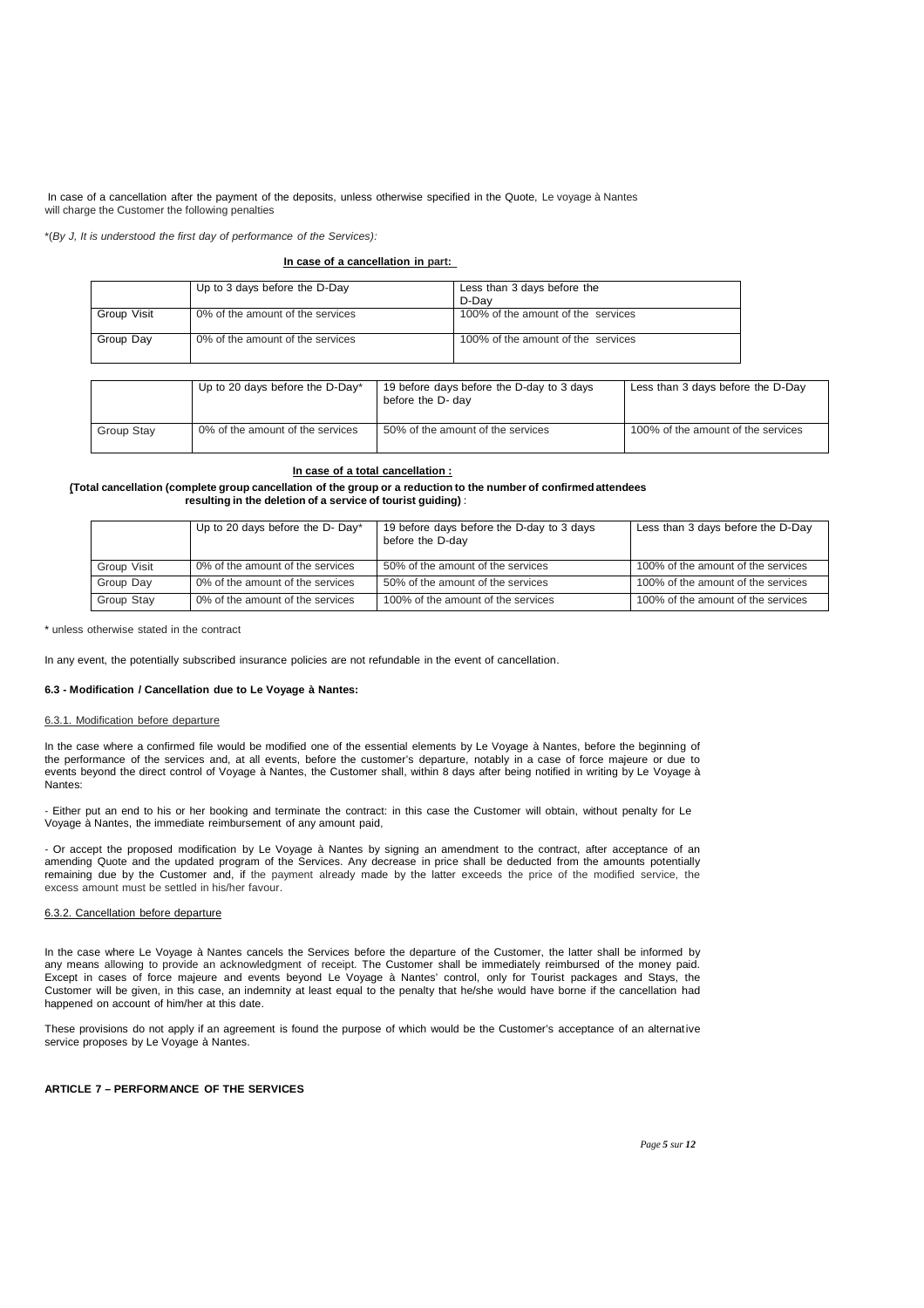## **7.1- Impossibility to perform due to the Customer**:

The date of Performance of the Services expected on the Quote accepted by the Customer is imperative.

As a consequence, any impossibility to perform the Service due to the Customer (absence or delay), entails his or her responsibility and forces him or her to repair the entire damage suffered by Le Voyage à Nantes particularly connected to the potential penalties and claims of its Partners.

Any service not performed due to the Customer shall be owed by the latter to Le Voyage à Nantes.

In case of a delay of the Adult Group, the maintaining of all the services and/or their duration cannot be guaranteed by Le Voyage à Nantes. The Customer shall expressly inform the departments or welcome sites concerned by the service(s), the number of which is indicated on page 2 of the contract.

# **7.2 - Impossibility to perform due to Le Voyage à Nantes**

When in the course of performing the contract, after the departure of the Customer, Le Voyage à Nantes finds it impossible to provide a major part of the services stated in the contract, constituting a significant proportion of the price honoured by the Customer, Le Voyage à Nantes may propose a replacement service to the one originally planned by potentially bearing any additional price. If the replacement service accepted by the Customer is of inferior quality, Le Voyage à Nantes shall reimburse the price difference to him or her.

In the case of Tourist packages and Stays, if Le Voyage à Nantes cannot provide a replacement service or if this one is rejected by the Customer for valid reasons, the first one will pay to the second one a compensation calculated on the same basis as these applied in case of cancellation due to Le Voyage à Nantes before the departure of the Client, after deduction of the potential share of services that would have been consumed by the Customer.

# **7.3 – Access conditions to the sites and the tours:**

# 7.3.1. Sites: Castle of the Dukes of Brittany and Machine of the Isle

Each of the sites Castle of the Dukes of Brittany and Machine of the Isle benefits from rules of regulations that must be respected in its entirety by the Customer and their Participants. It shall be available to the Customer upon simple request. The Customer undertakes to make these rules of regulations known to the Participants and guarantees that all Participants will respect these provisions

Primarily:

- Access to the controlled areas with a ticket is not allowed to the visitors carrying large pieces of luggage (schoolbags, suitcases, backpacks, carrier bags, motorcycle helmets).
- The Customer shall be responsible for raising the Adult Group's awareness about the essential rules of the preservation of artworks (cf. article 7.3.3 below) and about respecting the other visitors with an adapted behaviour. The rules of common courtesy and propriety must be observed by order by all the Participants. It says here that in the case of
- Misbehaviour or of unacceptable behaviour by the Customer and/or by one or several Participants, the whole group could be asked to vacate the premises even before completion of the tour;
- The artworks, models, machines and objects, unique and often fragile that are on display shall not be touched;
- Smoking, eating or drinking is forbidden inside the buildings;
- Only guide dogs are allowed

At the Machines of the Isle, a system of trolleys is available to the groups to enable them to drop objects, personal effects (small backpacks...). For safety reasons, the acceptance of a bag for instance may be subject to its prior opening by the visitor Valuables and/or sums of money shall by no means be deposited. The executive office of the Machines declines all liability in case of loss, theft or of damage occurred to the belongings deposited in this system of trolleys.

At the Castle of the Dukes of Brittany, a cloakroom service is offered to visitors. Besides, the right to speak aloud in the rooms is regulated. Aside from the Voyage à Nantes staff, upon appropriate justification, only curators, guide-interpreters, lecturers holding a professional licence, delivered in France by the ministries of Tourism or of Culture are authorized. An authorization to visit badge will be given to the external guide after presentation of his or her professional licence on the day of the visit.

#### 7.3.2. Specific Conditions Nantes.Tourisme tours and Estuaire Nantes <> Saint Nazaire

As regards the Estuaire Nantes <> Saint Nazaire cruises:

- Pets are not allowed on the boat, except for guide dogs.
	- Smoking is forbidden on board
- Bringing your own drink or snack on board except for the Cruises including or offering a drink, snack or restaurant service.

Bike embarkations are possible but subject to availability, booking is compulsory (warning: space limited)

As regards the Nantes.Tourisme tours and particularly the ones made in urban zone: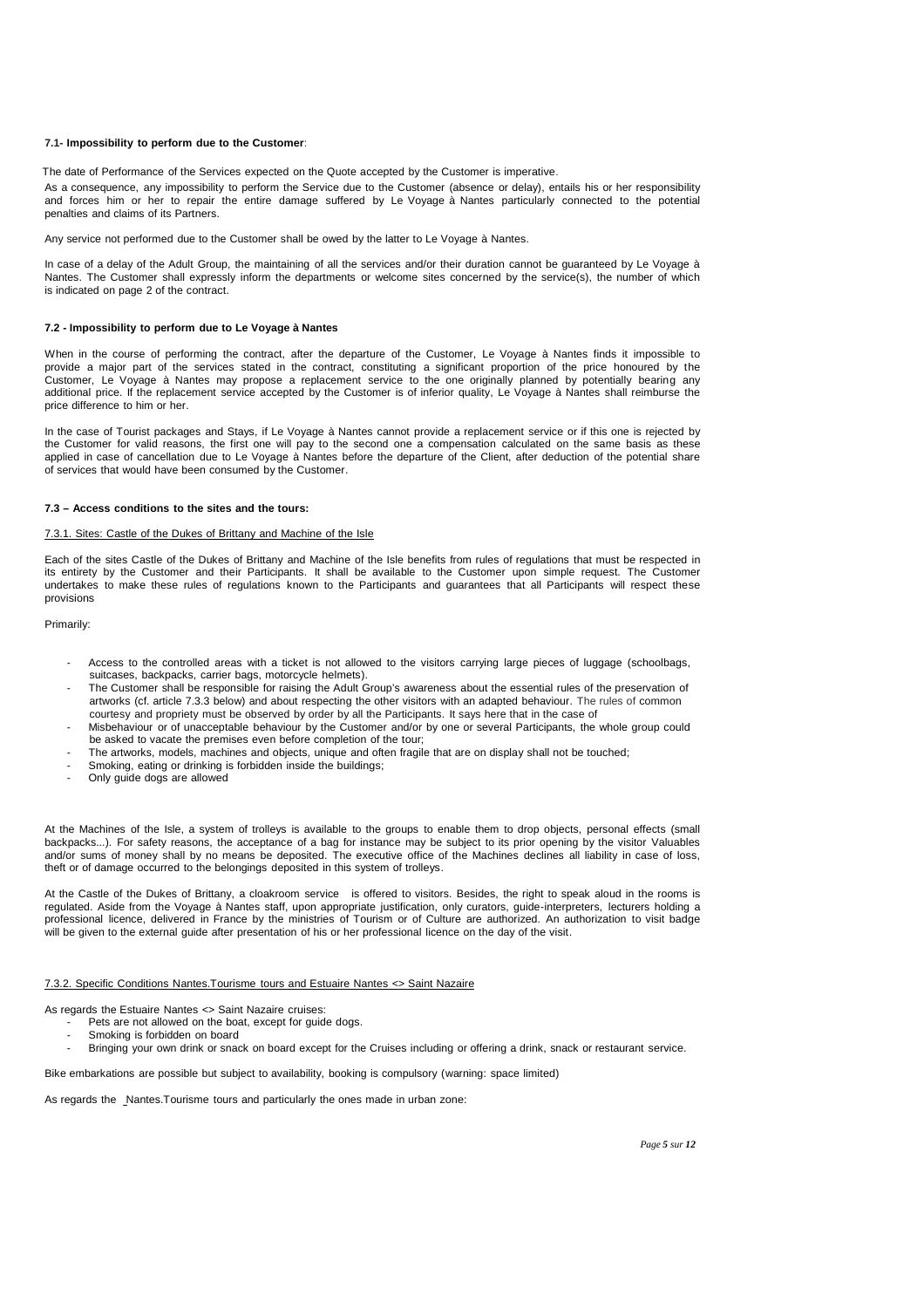- The Customer is required to respect, and to ensure respect for the Adult Group, of the essential rules of preservation of the visited sites and to respect the other visitors with an adapted behaviour.
- The rules of common courtesy and propriety must be observed by order by the Customer and by all the Participants. In the case of misbehaviour or of unacceptable behaviour by the Customer and/or by one or several Participants, the guide may -in his or her own right- end the route before completion of the programme of the tour.
- Some tourist attractions not accepting pets, it is not possible to change the routes in order to remedy this problem. The Customer is required to make arrangements among Participants before any visit.
- The visiting hours specified in the Customer's agreement shall not be changed at the last minute, or be postponed due to a delay attributable to the Customer and/or to one or several Participants (as, for instance, due to a lack of assessment of the distances to be travelled, etc.…)

The parking facilities for touring coaches during the site visits are the responsibility of the transport company.

#### 7.3.3. Specific Conditions relating to the artworks.

The provisions of law that apply to artworks are recalled here.

Notably being artworks: the Elephant, all the machines of the Machine Gallery and of the Marine Worlds Carousel, the combined permanent collections of Nantes History Museum and of the collections presented as part as the temporary exhibitions of the Castle of the Dukes of Brittany, all the artworks implanted of the public space and/or being part of the Estuaire Nantes <> Saint-Nazaire collection, the whole set of installations that can be exhibited and presented as part of the site visits offered to visitors ( example : le Nid, street murals, etc.)

Thus, any reproduction, representation, distribution and/or sale or other use on a direct or indirect commercial basis, in any country, of photographs or visuals of any nature whatsoever, of an artwork, without having obtained prior authorisation, constitutes an act of counterfeit which can engage the civil and/or penal liability for its author in accordance with articles L 331-1, L 335-2 et L 335-4 of the intellectual Property Code.

At the Castle of the Dukes of Brittany (inside the museum and in the temporary exhibitions), as in the Machines of the Isle, photographs with a flash and/or taken with a tripod, as well as videos are forbidden. The photographs of the artworks thereby made may only be used for personal (limited to the family only: private use or for study in school) and non-commercial purposes.

Besides, at the Machines of the Isle, any shooting inside the Elephant is strictly forbidden.

Freehand drawings are not allowed insofar as their authors do not impede the flow of users, of the staff and of the handling equipment. The authorisation should only be carried out for a reduced used in the family circle (private use or for study in school).

For any other uses than those authorized above, it is necessary that they have obtained express and prior authorization of the Director of the concerned site or, by default, or by the persons empowered to do so.

# **ARTICLE 8 – INSURANCE**

Except as regards the cancellation insurance as stipulated below, no other insurance is included in the Services offered.

The Customer is responsible for and guarantees SPL Le Voyage à Nantes against all the damages caused by him or her or caused by the Participants (material damage and damage caused to a third party in particular). He or she is invited to take out an insurance contract, notably a damage and liability insurance, covering the consequences of his or her activities.

Le Voyage à Nantes draws the Customer's attention on the possibility to take out a cancellation insurance, either with the insurance company of his or her choice, or by consulting the Group commercial department of Le Voyage à Nantes to receive a customized quotation calculated on the basis of the total amount of services. In the event that You wish to benefit from this offer, we will inform You, prior to the confirmation of your Quote, of the amount of the corresponding insurance premium as well as the insurance conditions. It is stated that in any case, the underwritten insurance premium is not refundable in case of cancellation.

The insurance claims are made directly with Le Voyage à Nantes, respecting the terms of the insurance contract (deadlines, supporting documents, etc.).

## **ARTICLE 9 – PROOF**

It is expressly agreed that, except in the case of an obvious error of Le Voyage à Nantes the data stored in the information system of Le Voyage à Nantes, notably in the e-mail tools used by Le Voyage à Nantes, shall constitute conclusive evidence as to the accepted quotes and to the performance of the obligations of the parties. The electronic or computerized data being stored by Le Voyage à Nantes shall constitute evidence, and, if they are produced as means of evidence by Le

*Page 6 sur 12*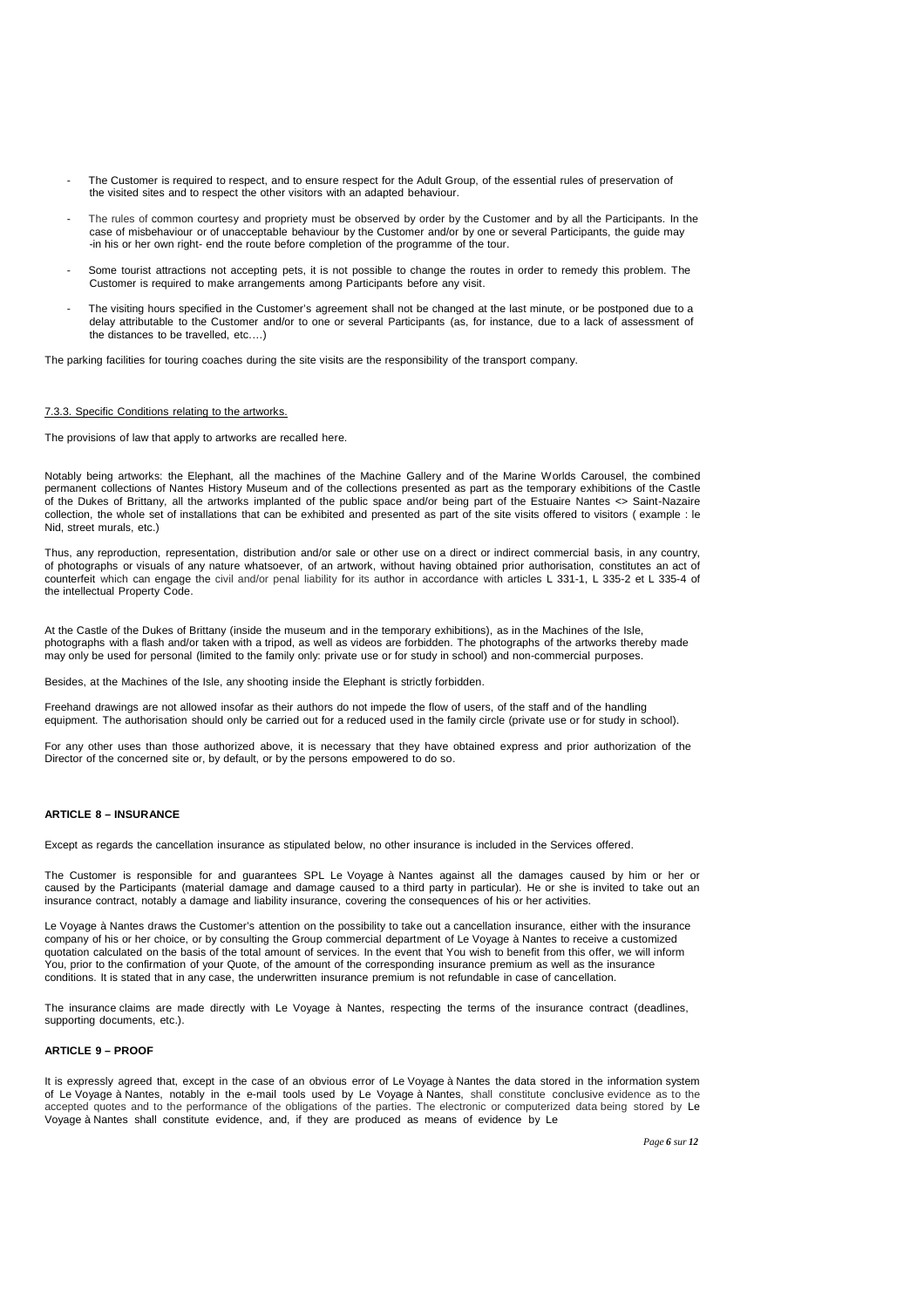Voyage à Nantes in any litigious proceedings or other, they shall be admissible, valid and enforceable as between the parties in the same manner, in accordance with the same conditions and with the same probative force as any document prepared, received or recorded in writing.

# **ARTICLE 10 – PRICE**

# **10.1 – General provisions**

Prices are indicated in the Quote and denominated in Euros.

The fixed prices in the Quote accepted by the Customer are firm and non-revisable subject to changes as referred to in Article 10.2 of these terms.

The prices of the Services are generally understood including all the related taxes, charges and the service costs.

The costs and services charges correspond to the costs related to the Services, incurred by Le Voyage à Nantes and the Partners and in particular the indirect taxes (VAT, other similar taxes) and the other charges needed to process the Quote.

Besides, generally, unless explicitly stipulated otherwise, are not included in the prices the overall personal expenditure or secondary to the Service, such as bus transfers (unless otherwise specified), all the extraordinary expenses following an event Le Voyage à Nantes can not be held responsible for, cancellation insurance (except for personalized pricing as mentioned in article 8 above), and more generally any service not expressly included in the Quote.

When the quote includes an accommodation Service, the prices are notably calculated according to the number of overnight stays and not according to the number of full days.

### **10.2 - Price changes**

The prices of the Services (except for a flat-rate basis for the guide and mediator services) were determined in accordance with the economic conditions in force at the date the quotation was drawn up.

The prices can be revised even after the contract was formed according to the variations or the imposition of royalties and taxes related to the Services offered. LeVoyage à Nantes and its Partners reserve the right to change the global amount of your agreement by assigning it with the percentage change of the element concerned. You will be informed of any price increase in writing and You can either cancel, or accept the changes applied in the conditions provided under article R. 211-9 of the Tourism Code reproduced bellows.

The prices can be revised even after the agreement was formed in the case of changes due to the Customer in the conditions laid down in article 6.1.

Once the Quote was confirmed by the Customer in the form provided for in Article 5 aforementioned, Le Voyage à Nantes cannot apply the discount and the punctual promotional offers retroactively.

### **10.3 –Free admissions**

- Castle of the Dukes of Brittany: 1 free admission from 24 paying persons and above / 2 free admissions from 45 paying persons and above
- Machines of the isle: 1 free admission from 24 paying persons and above / 2 free admissions from 45 paying persons and above
- Visits, days, stays: see specific conditions stipulated in the contract

Coach drivers have a free admission systematically (not included in the free admissions mentioned above) on the visits of the sites Castle of the Dukesof Brittany / Machines of the Isle when they attend.

# **ARTICLE 11 – PAYMENT METHODS**

# **11.1 General Provisions**

The payment methods are those laid down in the Quote.

All fees are inclusive of tax (except for inter-community quotes with an appropriate justification). All the payments shall be made in euros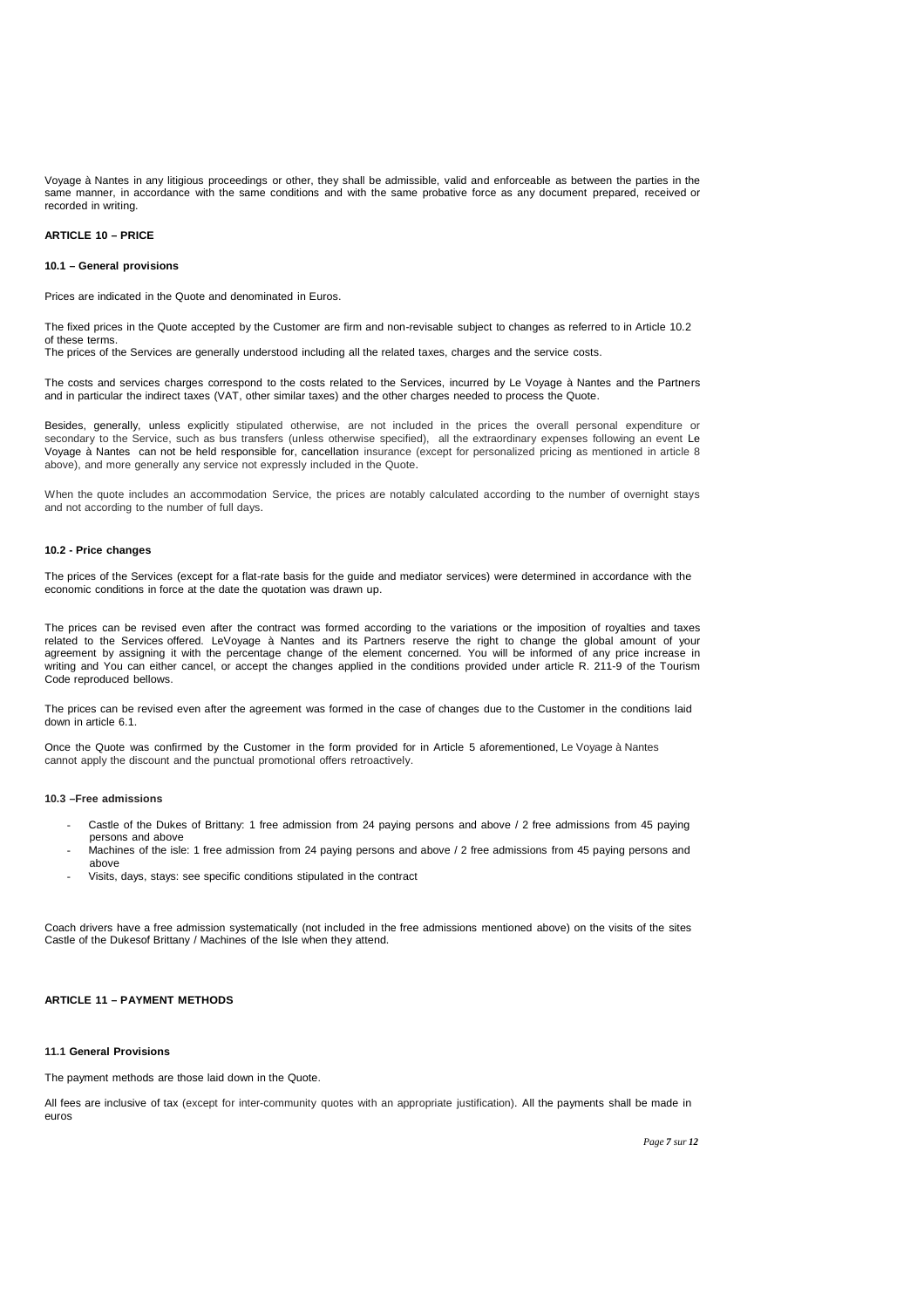#### Unless otherwise specified in the Quote:

The remaining balance for the booked services shall be paid by the Customer, upon receipt of the invoice sent by the accounting department of Le Voyage à Nantes:

- Administrative payment order or voucher: send the purchase order to the following address: LE VOYAGE A NANTES SPL, Service commercial groupes, 1-3 rue Crucy – BP 92211, 44022 Nantes Cedex 1 or by email: groupes@nantestourisme.com. The invoice, payable upon receipt, shall be sent after the visit.

Or

bank transfer: to the account IBAN FR76 1444 5004 0008 0014 8170 223. On the account statement, the Customer shall write as the purpose of this bank transfer the name of his establishment as well as his file number or the invoiced transferred by the Voyage à Nantes and to inform the commercial service groups at groupes@nantes-tourisme.com and to the accounting department at compta@lvan.fr.

### **11.2 - For Services only:**

No deposit shall be required for the services only.

Payment on site shall be exceptionally accepted after prior written acceptance of the group commercial department. That one shall be made in cash, by French bank cheque or by credit card except for those belonging to the "American express" network. The paid invoice shall be sent after the visit by the accounting department of the Voyage à Nantes.

## **11.3 - For the packaged services and/or the Baskets (half days, days and stays):**

A 50% deposit shall be paid by the Customer at the date indicated on the Quote and 20 days at the latest before the starting point of the services. If payment of the deposit is not made before the date indicated on the Quote, the offer of Le Voyage à Nantes shall be automatically cancelled.

The outstanding balance for the booked Services shall be paid by the customer, after receipt of the invoice sent by the accounting department of the Voyage à Nantes. No payment on site shall be accepted.

# **ARTICLE 12 - LIABILITY**

# **12.1 Liability of Le Voyage à Nantes**

It is specified that Le Voyage à Nantes shall hold a professional travel agency liability insurance policy (Policy n°: 120 169 194) subscribed with the Hiscox Company, through the company Sarre et Moselle, 17 avenue Poincaré 57400 Sarrebourg that covers bodily, material, and immaterial damage that may occur to the customers as a consequence of a default or a deficiency due to its services in the course of its activities of sales of trips and/or holidays, also including missions of tourism promotion and engineering, and any other activity referred to in articles L 211-1 and followings of the Tourism Code.

Le Voyage à Nantes is rightfully liable towards you for the correct discharge of the obligations, which result from this agreement whether these obligations are to be discharged in person or by other Partners, without prejudice to his/her right to claim against the said partners.

However, Le Voyage à Nantes may be released from all or part of the liability by proving that the non-execution of the contract was due either to the purchaser or to the unpredictable and insurmountable act of a third party not normally involved in the provision of the Services stipulated in the contract, or to any circumstances beyond their control.

Le Voyage à Nantes cannot be held responsible for material (such as loss, theft or deterioration of equipment), consequential and/or physical damages which may be suffered by the Customer and which may result because of the latter, in case of force majeure or because of any third party involved in the organization or in the execution of the services.

In the eventuality that You encounter a problem not related to a failure or to the responsibility of Le Voyage à Nantes to fulfil its obligations under these conditions, Le Voyage à Nantes will do its utmost to assist You.

## **12.2 - Your liability:**

You and all the Participants to the Services undertake to respect these Conditions, the Specific Conditions of our Partners and all the instructions and guidelines concerning our services set out in our brochure, on the website or any other document originating from the society Le Voyage à Nantes, and to behave in a respectful and courteous way during your stay and/or your visits and travels. In the eventuality that your attitude or that of one of the participants to the trip, stay or tour might cause harm, a danger or trouble to one of our employees, of our service providers, agents, or to the public in general, we reserve the right in our sole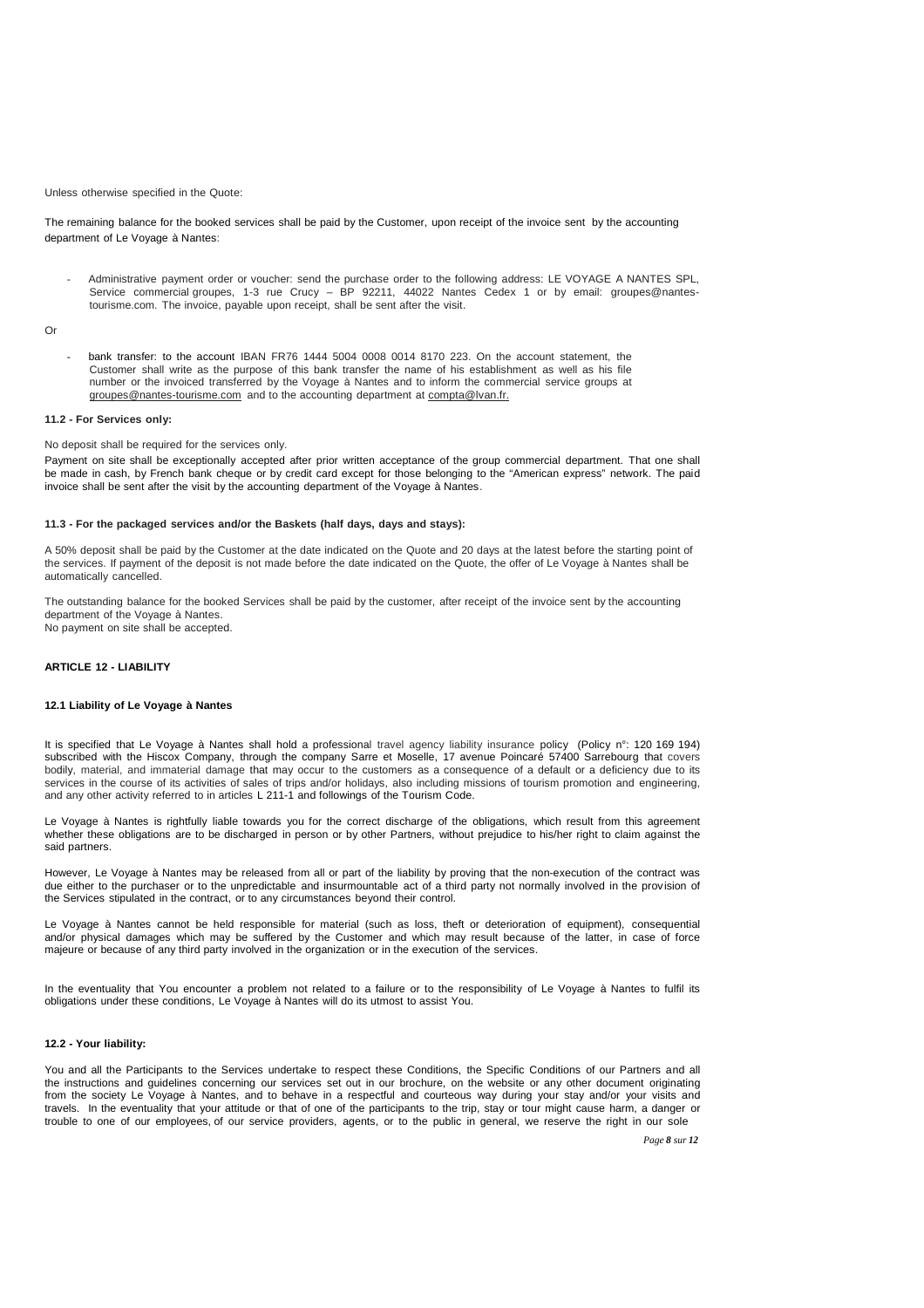discretion to put an end to your stay at any time. In such cases, you will not be entitled to any refund or compensation in respect of the early termination of your Services and we reserve the right to claim for the reimbursement of the costs resulting from this attitude.

# **ARTICLE 13 - INFORMATION AND CLAIMS**

Any claim that occurs during the performance of the contract shall be submitted as soon as possible to Le Voyage à Nantes so as to allow a solution to be found instantly.

Any claim made after the performance shall be addressed to Le Voyage à Nantes as soon as possible and no later than 20 days following the end of performance of the Service.

All claims shall be addressed by any means allowing Le Voyage à Nantes to acknowledge receipt.

The claim shall specify the details of your discontent, the date of the Service and the number of the order.

You must respect the personal and confidential nature attached to any correspondence.

In the absence of a satisfactory response within 60 days after the dispatch of your claim,You have the possibility to refer the matter to the Tourism and Travel Mediator, whose contact and referral requirements can be obtained by consulting his website: www.mtv.travel.

The waiver by the Customer of one or several Services cannot be subject to any refund or compensation by Le Voyage à Nantes.

# **ARTICLE 14 - FORCE MAJEURE**

The Partners and/or Le Voyage à Nantes reserve the right to cancel any booking in cases of force majeure.

This shall particularly apply in case of a staff strike of Le Voyage à Nantes and/or of the Partners' Staff, of large-scale demonstrations, unpredictable weather conditions when the contract was concluded and unstoppable (storms…), exceptional hydrological (rising water levels, floods) and geographical conditions.

Cannot be considered as force majeure,by either Party, means of transport strikes (except in the event of a national and general strike which makes it objectively impossible to implement the contract), strikes of teachers, schools and universities, bad weather conditions, small demonstrations.

In cases where Le Voyage à Nantes would be forced to cancel the Services **before** departure of the Customer (concern Tourist packages and Stays) or **before** the Customer could start to benefit from them (concern Service only), a postponement of Services or their refund shall be proposed to the Customer.

In cases where Le Voyage à Nantes would be forced, as a result of force majeure, to cancel the Services **after** departure of the Customer (concern Tourist packages and Stays) or **after** the Customer could start to benefit from them (concern Service only), no refund can be made to the Customer.

In any case, the total or partial non-performance of Services, due to a case of force majeure, shall not give rise to any damages or interest.

### **ARTICLE 15 - TRANSFER**

The Customer may not transfer his or her agreement to a third party without the written consent of the SPL Le Voyage à Nantes.

#### **ARTICLE 16 - PROTECTION OF PERSONAL INFORMATION (CNIL)**

In accordance with the Law n°78-17 dated January 6th 1978, pertaining to data processing, files and freedoms known as "Dataprocessing and Freedoms", This site has been declared to the CNIL (n° 856064.

Pursuant to Article 34 of the "Data-processing and Freedoms" law, You have a right to access, correct, and eliminate any information about You. To exercise that right, please contact **Le Voyage à Nantes** – 1 – 3 rue de Crucy – BP 692211 – 44022 Nantes cedex 1 – France.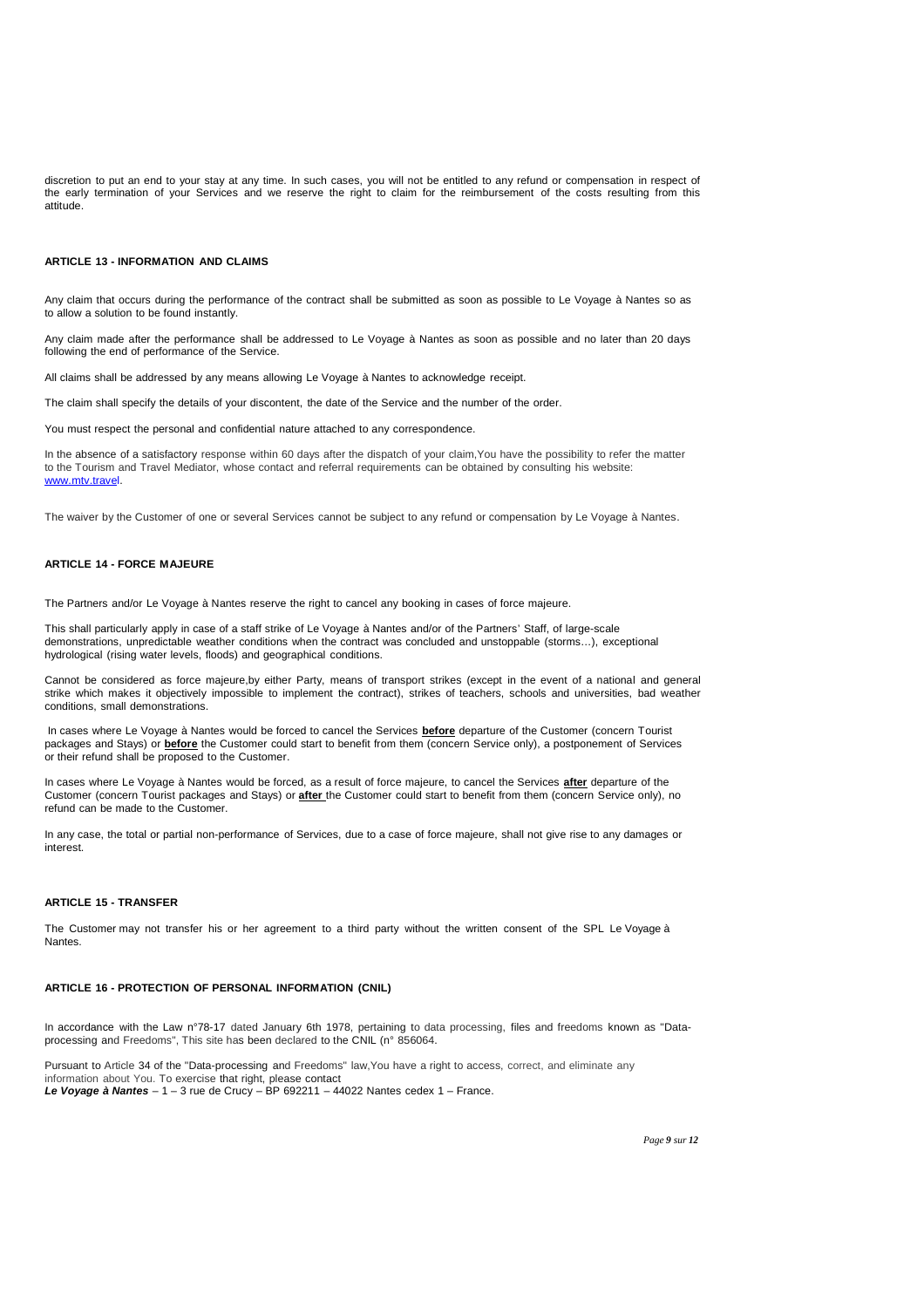The information that You give us when placing your order will not be transmitted to any third party apart from the service providers that you have ordered. This information will be regarded as confidential by Le Voyage à Nantes and its providers. This information shall be used only by the internal services of Le Voyage à Nantes and its providers, for the processing of your order and to reinforce and personalize communication and the service offers reserved for Customers.

# **ARTICLE 17 – APPLICABLE LAW AND JURISDICTION**

These Special Terms and Conditions of Sale are subject to French Law. If no amicable agreement is reached, any dispute arising from their interpretation and/or their execution shall be submitted to the exclusive jurisdiction of the relevant Nantes Courts.

# **ARTICLE 18 – MISCELLANEOUS**

The fact that Le Voyage à Nantes does not raise, at some point, one of the provisions of these General Terms and Conditions shall not be construed as amounting to a waiver of the right to rely upon the same on a future occasion.

If any provision of these Conditions shall become null and void, this one would be declared invalid; it shall therefore be deemed as not written but nevertheless shall not affect the validity of any remaining provisions unless the provision that is declared null and void was essential and determining.

#### **ARTICLE 19- EXTRACTS FROM THE TOURISM CODE**

The brochure or leaflet and the organizer's travel and holiday summary proposal, transferred by paper or by electronic means, shall constitute the prior information referred to in article R211-4 of the Tourism Code.

### **Article R211-3**

.

Without prejudice to the exclusions provided for in the third and fourth paragraphs of article L. 211-7, any offer and any sale of travel and holiday services give rise to the relevant documents being handed over, these documents meeting the rules defined by this heading. In the case of the sale of tickets for transport by air or the sale of tickets for transport by regular services not accompanied by services linked with these transport services, the seller hands over to the purchaser one or more travel tickets for the entire journey issued by the carrier or on his own account. In the case of transport being provided on request, the name and address of the carrier on whose account the tickets have been issued, must be mentioned. The separate invoicing of the various elements making up a package does not release the seller from any obligations coming under this heading.

#### **Article R211-3-1**

The exchange of pre-contractual information or the availability of contract terms shall be in the form of a written document. They can also be made by electronic means in the conditions of validity and the operating conditions provided for in articles 1369-1 to 1369-11 of the Civil Code. The name or company name and the address of the seller shall be stated as well as his registration number stipulated in a of article L. 141-3 or, if required, the name, address and registration number of the federation or union mentioned in the second paragraph of article R. 211-2.

#### **Article R211-4**

Prior to the signing of the contract, the seller must give the consumer all relevant information concerning the rates, dates and other component parts of the services provided for the journey or the holiday such as:

**1°** the destination, means, nature and categories of transport involved,

**2°** The type of accommodation, its location, grade and major characteristics, official approval and tourist category corresponding to the regulations and customs in use in host country,

**3°** The meals provided,

**4°** The description of the itinerary in the case of a tour;

**5°**The administrative and health formalities to be carried out by nationals or by citizens of another Member State of European Union or a State that is part of the agreement concerning the European Economic area especially in the case of crossing borders, together with the deadlines by which such formalities must be terminated;

**6°** Visits, excursions and other services included in the package or which may be available against payment of a supplement,

**7°** The minimum or maximum size of the group enabling the journey or holiday to take place, as well as, if the journey or holiday will only take place if there is a sufficient number of participants, the deadline by which the consumer must be informed should the journey or holiday be cancelled; this date may not be set at less than twenty one days before the scheduled departures date; **8°** The amount or percentage of the rate which is to be settled as a deposit on signing the contract and the dates by which the balance must be paid;

**9°** The rules for reviewing prices as laid down in the contract in application of article R. 211-8 ;

10° The contractual terms of cancellation,

**11°** The terms of cancellation as defined by articles R. 211-9, R. 211-10 and R. 211-11;

**12°** Information concerning optional insurance policies covering the consequences of certain cases of cancellation or assistance contracts covering certain special risks, in particular repatriation in the case of illness or accident:

**13°** When the contract contains services of transport by air, information, for each flight section, as laid down in articles R. 211-15 to R. 211-18.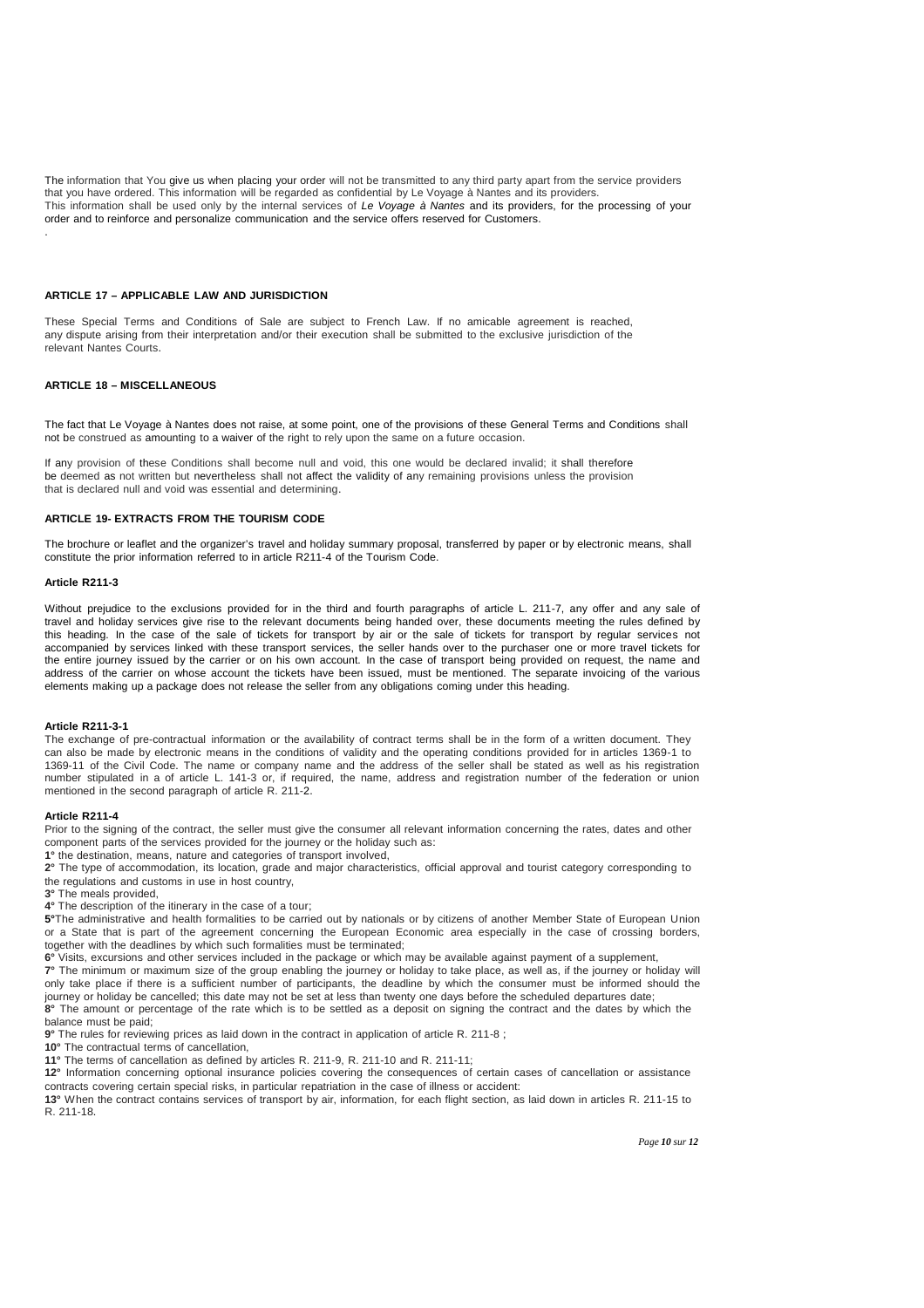## **Article R211-5**

Any prior information given to the consumer binds the seller unless the said information states that the seller expressly reserves the right to modify certain element therein.

In this case, the seller must clearly indicate to what extent this modification may occur and regarding which elements.

In all cases, the modifications made to the information given previously must be sent to the consumer before the contract is signed.

#### **Article R211-6**

The contract signed between the seller and the purchaser must be written down and drawn up in duplicate, one of which is given to the purchaser, and must be signed by both parties. When the contract is concluded by electronic means, the provisions of articles 1369-1 to 1369-11 of the French Civil Code shall apply. The contract must contain the following clauses:

**1°** The name and address of the seller, his guarantor and insurer and the name and address of the organizer,

**2°** The destination(s) concerned by the journey and, in the case of a holiday covering several stages, the various periods and dates involved,

**3°** The means, nature and categories of transport involved together with the dates, times and places of departure and return;

**4°** The type of accommodation, its location, grade and major characteristics, official approval and tourist category corresponding to the regulations and customs in use in the host country,

**5°** The number of meals provided,

**6°** The itinerary in case of a tour,

**7°** The visits, excursions and other services included in the overall price of the journey or the holiday;

**8°** The total price of the services charged and indication of any possible review in the invoicing by virtue of the provisions laid down in article R. 211-8 hereinafter.

**9°** Indication, if relevant, of any duties or taxes connected with certain services such as landing taxes, boarding or disembarking tax in ports and airports and tourist tax, when these are not included in the price of the service(s) provided;

**10°** The deadlines and rules for payment of the rates; in all cases, the last instalment made by the purchaser cannot be less than 30% of the price of the journey or holiday and must be settled when the documents enabling the consumer to travel or take his/her holiday are handed over

**11°** The special conditions requested by the purchaser and accepted by the seller,

**12°** The rules by which the purchaser can make a claim towards seller for the non-execution or inadequate execution of the contract, this claim must be sent as quickly as possible by recorded delivery mail and written notification thereof given, if necessary, to the travel organizer and the persons providing the service in question,

**13°** The deadline by which the seller must inform the purchaser in the case of cancellation of the journey or holiday, where the journey or holiday shall only take place if the minimum number of participants is reached, in accordance with the provisions in point 7 of article R. 211-4 hereinabove,

**14°** The contractual terms of cancellation;

**15°** The terms of cancellation as defined by articles R. 211-9, R. 211-10 and R. 211-11 hereinafter,

**16°** All relevant information regarding the risks covered and the amount of guarantees underwritten in the insurance policy covering the consequences of the professional civil liability of the seller,

**17°** Information concerning optional insurance policies covering the consequences of certain cases of cancellation (policy number and name of the insurance company), and assistance contracts covering certain special risks, in particular repatriation in the case of illness or accident; in this case, the seller must give the purchaser a document stating, at the very minimum, the risks covered and the risks excluded,

**18°** The deadline by which the seller must inform the purchaser in the case of a transfer of contract

- **19°** An undertaking to provide the purchaser with the following information at least ten days before the scheduled date of departure: a) The name, address and telephone number of the local representative of the purchaser, or, failing this, the names, addresses and telephone numbers of the local organizations which may help the consumer should any difficulties arise, or failing this, a telephone number which will enable the consumer to contact the purchaser in the case of emergency.
	- b) Regarding journeys and holidays abroad for minors, a telephone number and address whereby direct contact can be made with the child or the person in charge during his/her holiday.

**20°** The cancellation clause and the reimbursement of all sums paid without any penalty being incurred from the purchaser in the case of failure to respect the obligation of information referred to in point 13 of article R. 211-4;

**21°** An undertaking to provide the purchaser, in due time before the beginning of the journey or of the holiday, the scheduled arrival and departure times.

### **Article R211-7**

The purchaser may transfer the contract to a transferee who fulfils the same conditions as the purchaser himself/herself to benefit from the journey or holiday, as long the contract has not yet taken effect. Notwithstanding any statement more favourable to the transferor, the transferor is bound to inform the purchase of his decision by recorded delivery letter at least seven days before the beginning of the journey.

In the case of a cruise, this period is extended to fifteen days. This transfer is in no way subject to the prior authorization of the seller.

## **Article R211-8**

When the contract explicitly contains the possibility of reviewing the prices within the limits laid down in article L. 211-12, it must mention the precise

means of calculation for both rises and reductions in the prices and in particular concerning transport costs and related taxes; currency (ies) which may affect the price of the journey or the holiday; The percentage of the price affected by the variation; the currency rate taken into account when drawing up the prices given in the contract.

# **Article R211-9**

When, before the departure of the purchaser, the seller has no choice but to modify one of the key elements of the contract, such as a significant rise in prices and when he/she is ignorant of the obligation of information referred to in point 13 of article R. 211-4;